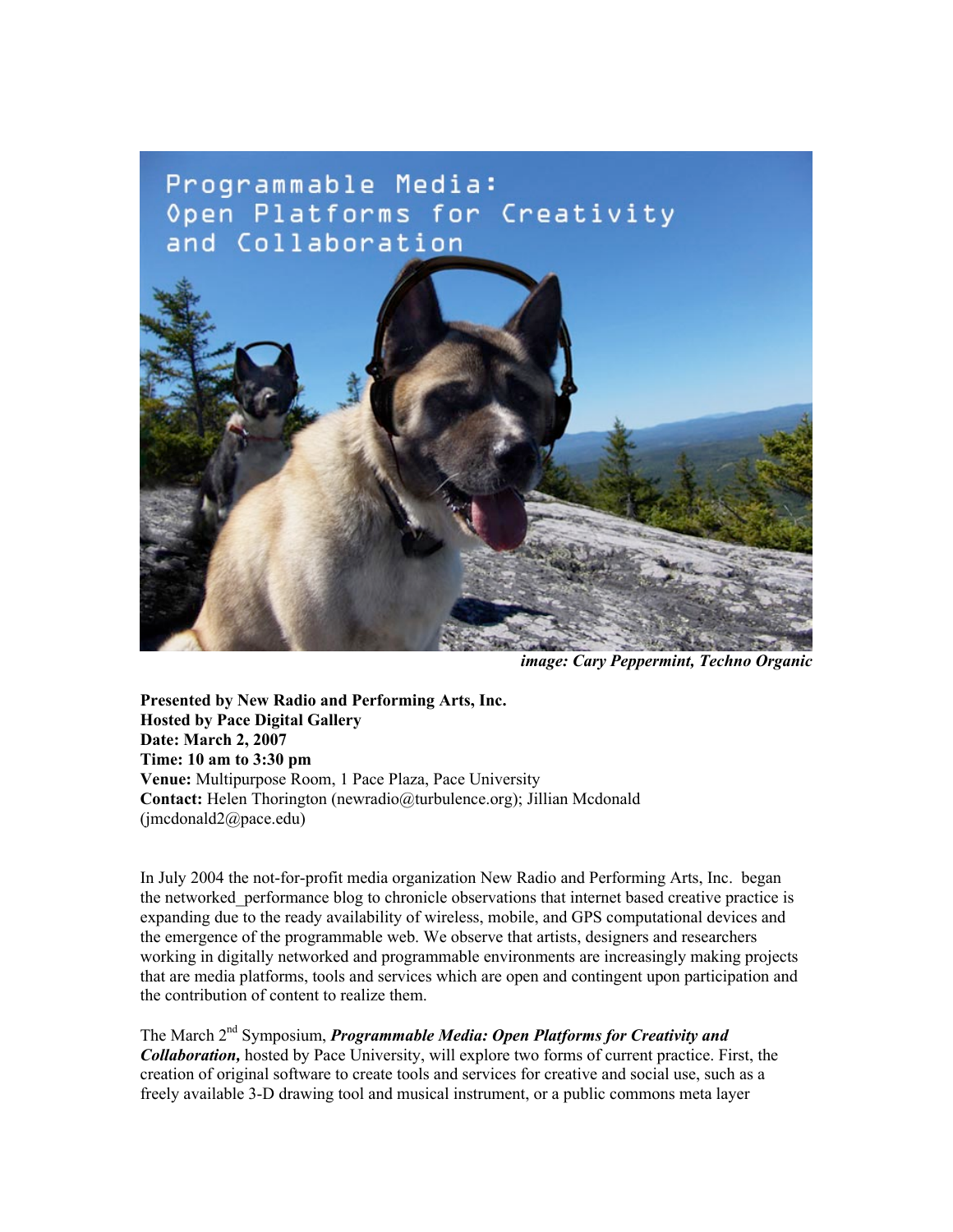conceived as a continuous public space for collaboration. Second, the creation of original work using the tools available within open platforms such as Second Life and MySpace to build community and raise awareness.

PARTICIPANTS: Helen Thorington, Michelle Riel, , Mushon Zer-Aviv and Dan Phiffer, Amit Pitaru, Tom Igoe, Cary Peppermint and John (Craig) Freeman.

# **SCHEDULE**

# **10 - 10:45am Introduction: Social Coding: Tools, Platforms, Systems**

Helen Thorington: Turbulence.org, *networked\_performance blog* Michelle Riel: *Siting this Symposium in current practice*  $O&A$  (audience)

# **10:45 - 11am Transition**

#### **11am - 12.20pm Roundtable 1:**

Mushon Zer-Aviv + Dan Phiffer: *The Social Space of the Net: ShiftSpace* Amit Pitaru: *Sonic Wire Sculptor* Tom Igoe: *Networked Objects: Email Clock & Air Quality Meter* & others Discussion (with moderators) O&A (audience)

#### **12.20 - 2pm lunch break**

# **2 - 3.20pm Roundtable 2:**

Cary Peppermint: *The Performative Space of the Net* John (Craig) Freeman: *Participatory Installation Art in Second Life* Michelle Riel: *Responsive Soft-Biological System* Discussion (with moderators) Q&A (audience)

#### **Participant Biographies:**

**Helen Thorington** is an award winning writer, sound composer and media artist. Thorington is founder and co- director of the independent media organization, New Radio and Performing Arts, Inc., whose projects include the national weekly radio series, New American Radio (1987-98), [ http://Turbulence.org/ ]Turbulence.org (1996-present), and the networked\_performance blog (2004-present). Thorington publishes and presents internationally on these projects. She is currently teaching in the Department of Arts and New Media at Emerson College.

**Michelle Riel** is associate professor of new media and chair of the Teledramatic Arts and Technology Department at California State University Monterey Bay. Riel collaborates with turbulence.org on the networked\_performance blog, documenting and presenting on emerging work that is both networked and live. She is an award winning designer and NEA commissioned net artist. Her current work, antSongs, is a responsive music system collaborating with ants to explore issues of sustainability, community, and globalism.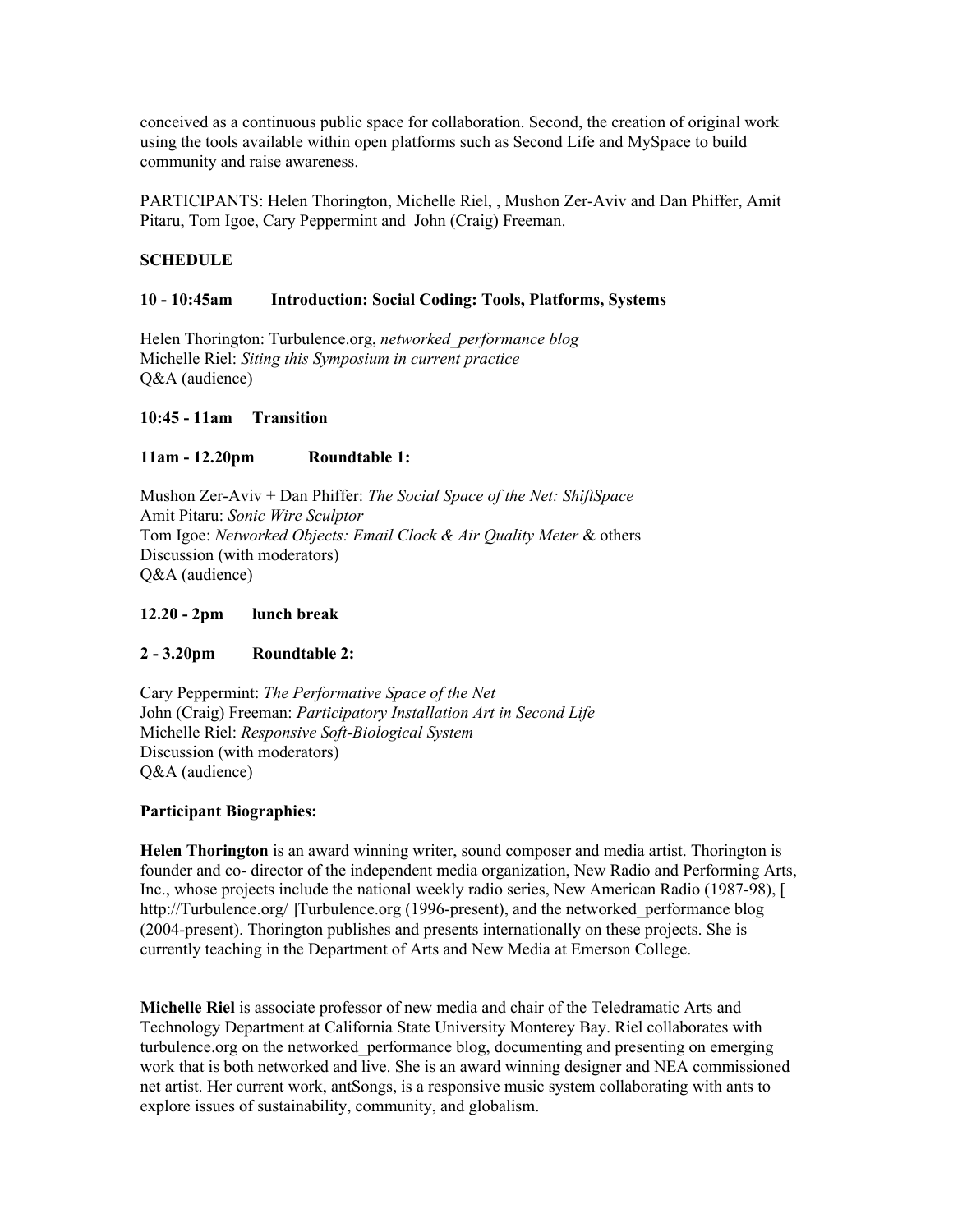**Mushon Zer-Aviv** was born in Israel in 1976. He has been involved in and initiated cross-media projects in art, design, comics, animation, online culture and media activism. Co-founder of Shual.com design studio. A teacher at Shekar College of Design & Engineering. An active contributor to Pixelsurgeon.com, Exego.net and Maarav.org.il online magazines. Curated BD4D Tel-Aviv and started Upgrade! Tel-Aviv events, both series aimed at creating and developing the Israeli new-media creative network. Mushon is currently studying at NYU's Interactive Telecommunication Program.

**Dan Phiffer** is a new media hacker from California, interested in exploring cultural dimensions of inexpensive communications networks such as voice telephony and the Internet. Drawing on his computer science background, Dan's software projects seek to provide meaningful creative opportunities through intuitive user interfaces. Dan now lives in Brooklyn, New York and is pursuing a Masters from NYU's Interactive Telecommunications Program.

**Amit Pitaru** is an artist, designer and researcher of Human Machine Interaction (HCI). Amit cross-palliates his work between a wide range of fields; As an artist, he develops custom-made musical and animation instruments, and has recently exhibited/performed at the London Design Museum, Paris Pompidou Center, Sundance Film festival and ICC Museum in Tokyo. Amit is also a designer with particular interest in Assistive

Technologies and Universal Design. He is currently commissioned by the MacArthur Foundation to write a chapter for an upcoming book on his recent work - creating toys and software that are inclusively accessible to people with various disabilities. As an educator, Amit develops curriculums that focus on the coupling of technology and the creative thought process. He regularly teaches at New York University's ITP and Cooper Union's Arts department.

**Tom Igoe** teaches courses in physical computing and networking, exploring ways to allow digital technologies to sense and respond to a wider range of human physical expression. Coming from a background in theatre, his work has centered on physical interaction related to live performance and public space. His current research focuses on ecologically sustainable practices in technology development. Along with Dan O'Sullivan, he co-authored the book "Physical Computing: Sensing and Controlling the Physical World with Computers," and he is working on another book on networked objects, for O'Reilly Media, due out in 2007. Projects include a series of networked banquet table centerpieces and musical instruments; an email clock; and a series of interactive dioramas, created in collaboration with M.R. Petit. He has consulted for The American Museum of the Moving Image, EAR Studio, Diller + Scofidio Architects, Eos Orchestra, and others. He is a contributor to MAKE magazine and a collaborator on the Arduino open source microcontroller project. He hopes someday to work with monkeys, as well.

**Cary Peppermint** is a conceptual artist who works with digital technologies and performance art. He is assistant professor of art at Colgate University where he teaches courses in the theory and practice of digital art. Peppermint distributes his ongoing network performances through an independent website of information-art called "Restlessculture.net." (http://www.restlessculture.net) The focus of Cary's work is the creative inquiry into the cultural effects of an increasingly interconnected, information-based global culture and the setting of information free through accessible, searchable, database-driven new media objects and performances. His net.art includes some of the first real-time, interactive performances realized via CU-SEEME and early internet browser technologies. Cary's latest works engage the concepts